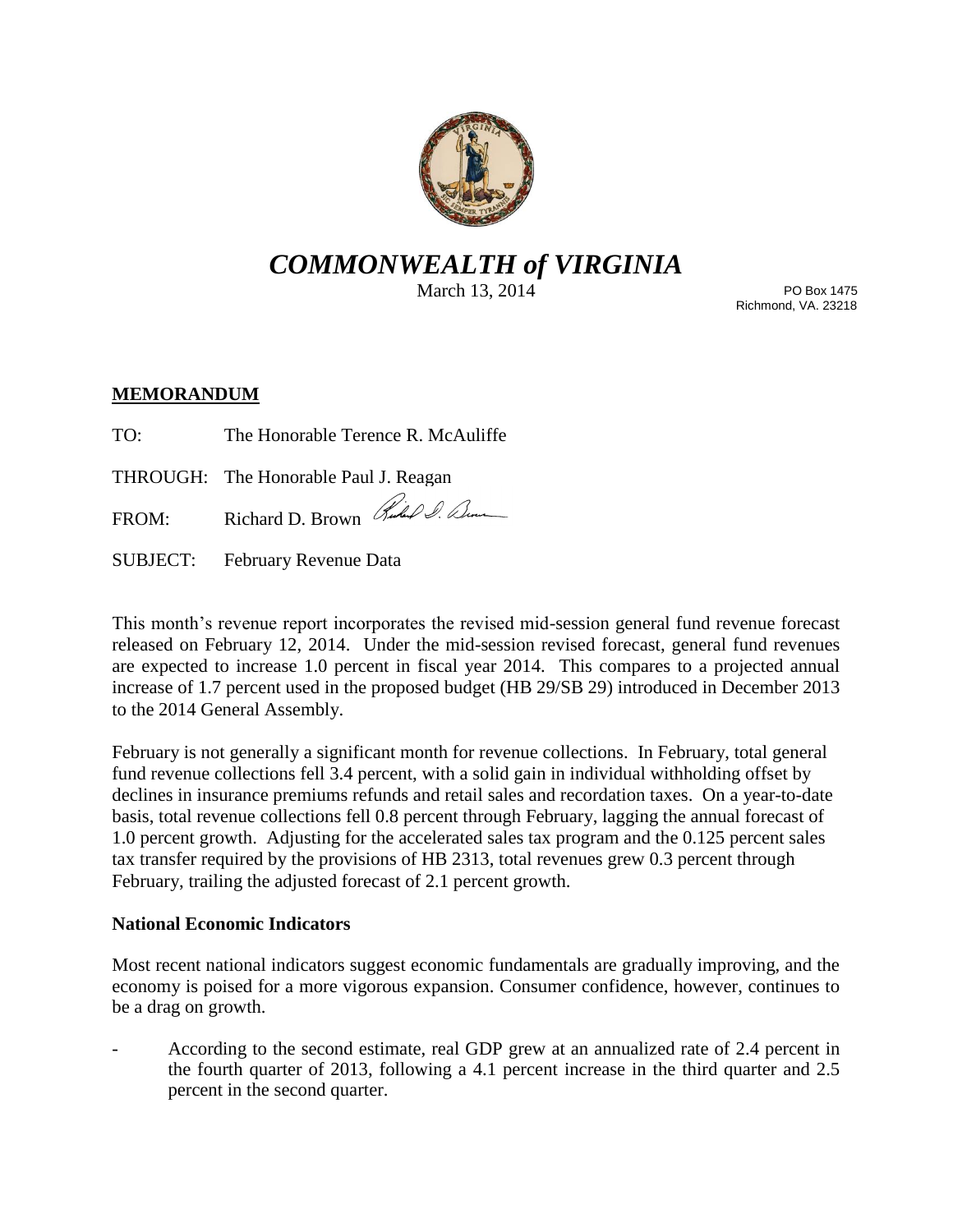- Following weak gains in December and January, the labor market rebounded in February. Payroll employment rose by 175,000 jobs, above consensus expectations of 150,000 jobs. The gains in the previous two months were revised up by a combined 25,000 jobs. In a separate report, the unemployment rate rose slightly from 6.6 percent to 6.7 percent, as more workers entered the labor force.
- Initial claims for unemployment fell by 26,000 to 323,000 during the week ending March 1. The four-week moving average fell by 2,000 to 336,500.
- The Conference Board's index of leading indicators rose 0.3 percent in January after remaining unchanged in December 2013, its sixth gain in the last seven months. The behavior of the leading indicator is consistent with continued economic growth.
- The Conference Board's index of consumer confidence dropped from 79.4 to 78.1 in February. A rise in the present situation component was offset by a decline in the expectations component.
- Activity in the manufacturing improved in February, with the Institute of Supply Management index rising from 51.3 to 53.2. The increase follows two monthly declines in the index, although its level has remained in expansionary territory.
- Inflation remains contained as CPI rose 0.1 percent in January, and stands 1.6 percent above January 2013. Core inflation (excluding food and energy prices) also rose 0.1 percent in January, and has increased 1.6 percent from a year ago.
- The Federal Reserve announced at its January meeting that it will keep the federal funds target rate at 0.0 to 0.25 percent, and will continue winding down its quantitative easing program.

#### **Virginia Economy**

In late March, the Virginia Employment Commission will release re-benchmarked employment data for calendar years 2012 and 2013, so January data are not yet available. A brief review of the revision will be included in the March revenue letter.

The Virginia Leading Index rose 0.7 percent in January after slipping 0.2 percent in December. The U.S. leading index, initial claims, and future employment improved in January, while auto registrations and building permits declined. Richmond, Northern Virginia, Hampton Roads, Bristol, and Blacksburg posted expansions in their indexes in January, while Roanoke, Danville, Lynchburg, and Winchester posted contractions; the indexes for Charlottesville and Harrisonburg were little changed in January. (As the Virginia Leading Index incorporates the Virginia employment data which are currently being revised, that component is estimated for purposes of computing the January index.)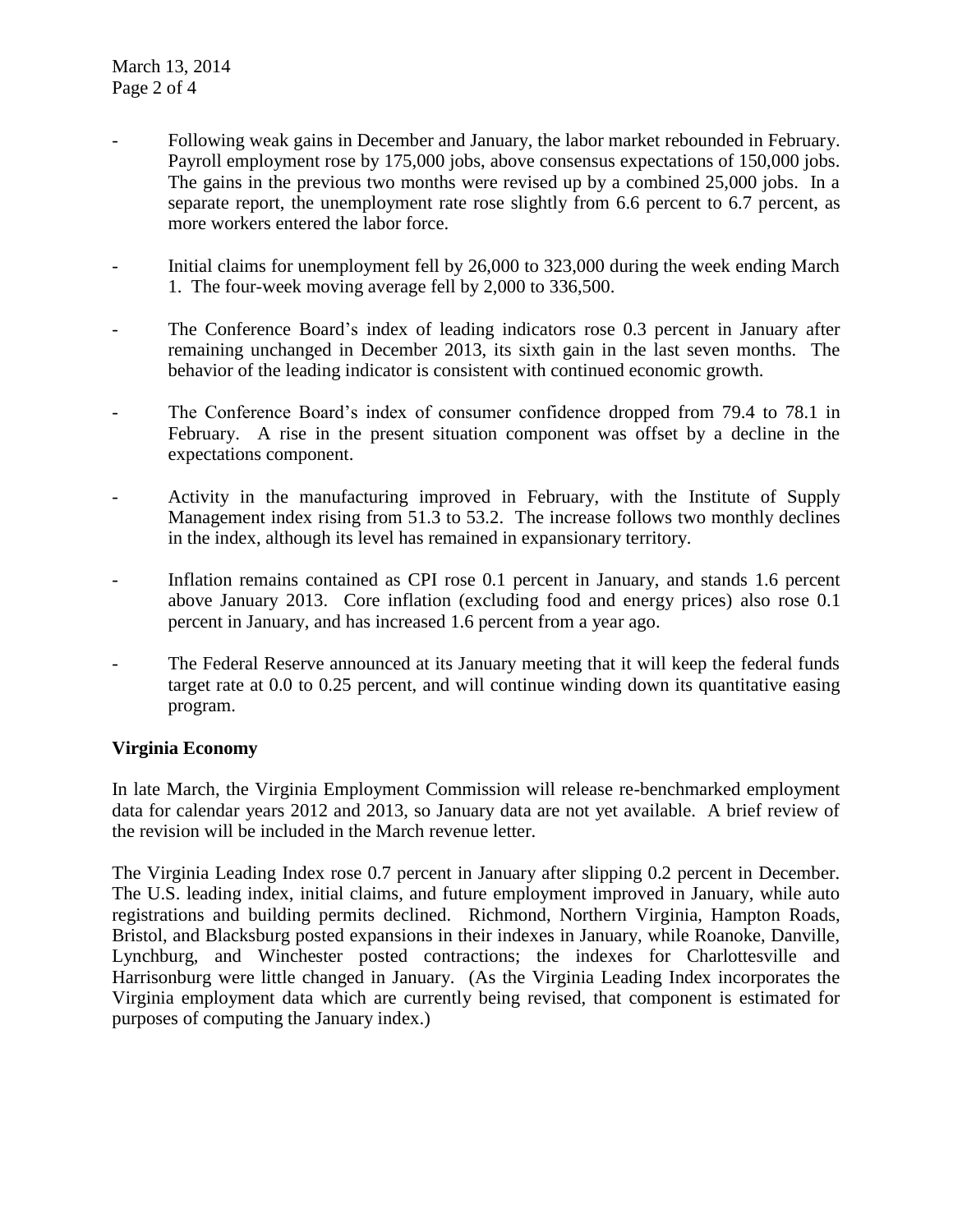March 13, 2014 Page 3 of 4

### **February Revenue Collections**

Total general fund revenue collections fell 3.4 percent in February due to the timing of insurance premiums refunds and a decline in retail sales. On a year-to-date basis, total revenue collections fell 0.8 percent through February, lagging the annual forecast of 1.0 percent growth. Adjusting for the accelerated sales tax program and the 0.125 percent sales tax transfer required by the provisions of HB 2313, total revenues grew 0.3 percent through February, trailing the adjusted forecast of 2.1 percent growth.

*Net Individual Income Tax (69% of general fund revenues)*: Through February, collections of net individual income tax rose 1.1 percent from the same period last year, behind the annual estimate of 2.9 percent growth. Performance in each component of individual income tax is as follows:

*Individual Income Tax Withholding (63% of general fund revenues)*: Collections of payroll withholding taxes grew a solid 6.6 percent in February. Year-to-date, withholding collections rose 3.0 percent compared with the same period last year, slightly ahead of the annual estimate of 2.9 percent.

*Individual Income Tax Nonwithholding (17% of general fund revenues)*: February is not a significant month for collections in this source. Receipts were \$55.4 million compared with \$45.7 million in February 2013. Year-to-date collections through February fell by 2.7 percent, trailing the revised annual estimate of a 4.2 percent increase.

*Individual Income Tax Refunds*: As the main income tax filing season began, the Department of Taxation issued \$460.8 million in refunds in February compared with \$432.3 million last year, a 6.6 percent increase. The average refund size for the filing season is down 1.0 percent as compared to expectations for a 0.8 percent increase. Yearto-date, refunds have risen 13.5 percent, ahead of the annual estimate of 5.1 percent growth.

*Sales Tax (18% of general fund revenues)*: Collections of sales and use taxes, reflecting January sales, fell 12.7 percent in February. February receipts include January post-holiday sales and gift card purchases, completing the holiday shopping season. The first significant snow storms since December 2010 in January probably affected sales.

On a year-to-date basis, collections have fallen 4.9 percent through February, trailing the annual estimate of a 4.4 percent decline. Adjusting for the partial repeal of the accelerated sales tax program and the 0.125 percent sales tax transfer required by HB 2313, sales tax collections have increased by 0.3 percent year-to-date, below the economic-base forecast of 1.6 percent growth.

*Corporate Income Tax (5% of general fund revenues)*: February is not a significant month for collections in this source. Collections of corporate income tax were \$9.2 million in February, compared with -\$6.2 million a year ago. Year-to-date collections in this source have fallen 10.8 percent from the same period last year, trailing the estimate of a 3.4 percent decline.